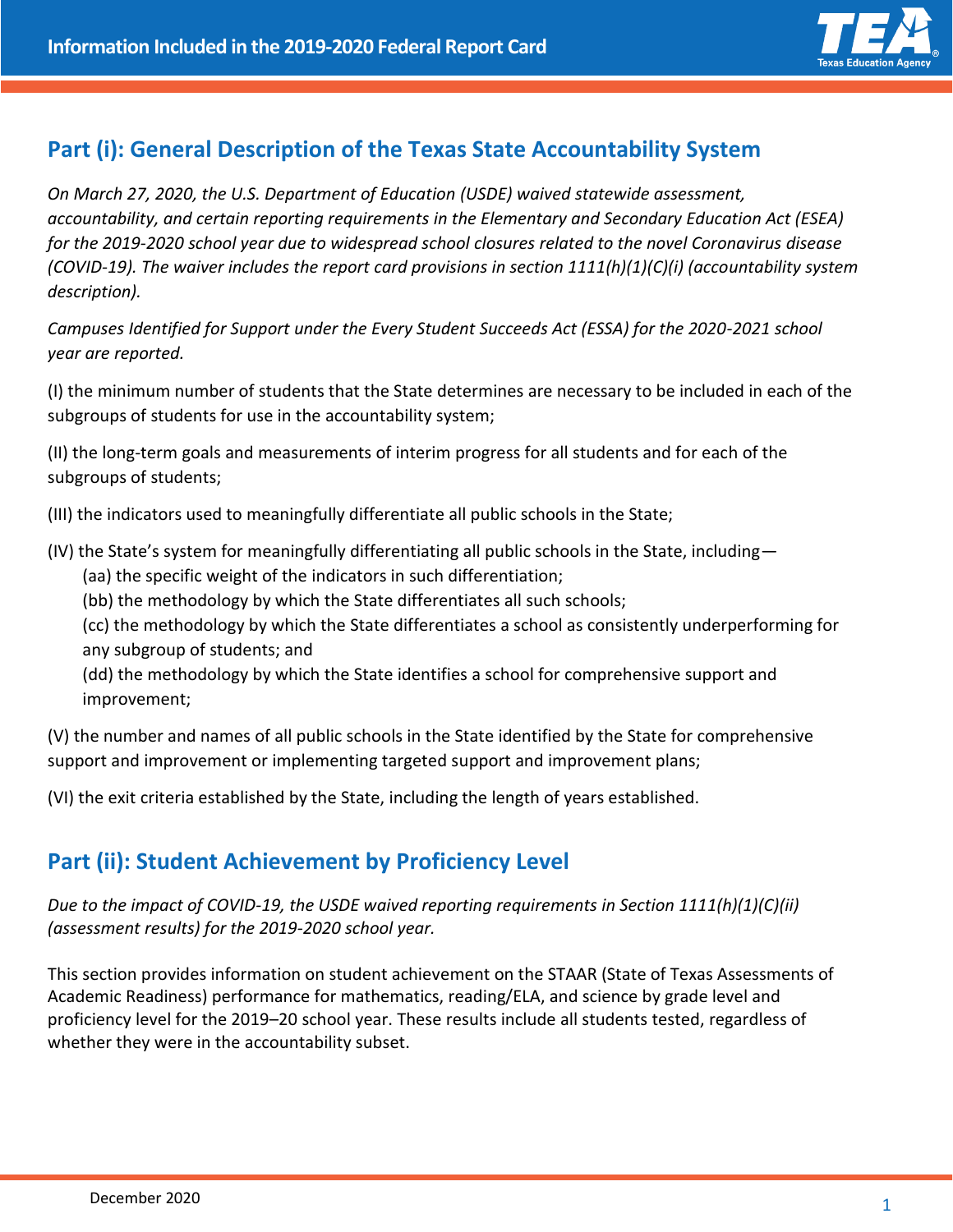

# **Part (iii)(I): Academic Growth**

*Due to the impact of COVID-19, the USDE waived reporting requirements in Section 1111(h)(1)(C)(iii)(I) (other academic indicator results) for the 2019-2020 school year.*

This section provides information on students' academic growth for mathematics and reading/ELA for public elementary schools and secondary schools without a graduation rate, for the 2019-2020 school year. These results include all students tested, regardless of whether they were in the accountability subset.

# **Part (iii)(II): Graduation Rate**

This section provides information on high school graduation rates for the class of 2019.

# **Part (iv): English Language Proficiency**

*Due to the impact of COVID-19, the USDE waived reporting requirements in Section 1111(h)(1)(C)(iv) (English language proficiency results) for the 2019-2020 school year.*

This section provides information on the number and percentage of English learners achieving English language proficiency based on the 2020 TELPAS (Texas English Language Proficiency Assessment System) data.

## **Part (v): School Quality or Student Success (SQSS)**

*Due to the impact of COVID-19, the USDE waived reporting requirements in Section 1111(h)(1)(C)(v) (school quality or student success indicator results) for the 2019-2020 school year for elementary schools and secondary schools without a graduation rate. For secondary schools with CCMR (college, career, and military readiness) data, the results are reported.*

This section provides information on the other indicator of school quality or student success, which is college, career and military readiness (CCMR) for high schools and average performance rate of the three STAAR performance levels of all students, regardless of whether they were in the accountability subset, for elementary and secondary schools without a graduation rate.

## **Part (vi): Goal Meeting Status**

*Due to the impact of COVID-19, the USDE waived reporting requirements in Section 1111(h)(1)(C)(vi) (progress toward meeting long-term goals and measurements of interim progress) for the 2019-2020 school year.*

This section provides information on the progress of all students and each student group toward meeting the long-term goals or interim objectives on STAAR academic performance, federal graduation rate, and English learners' language proficiency.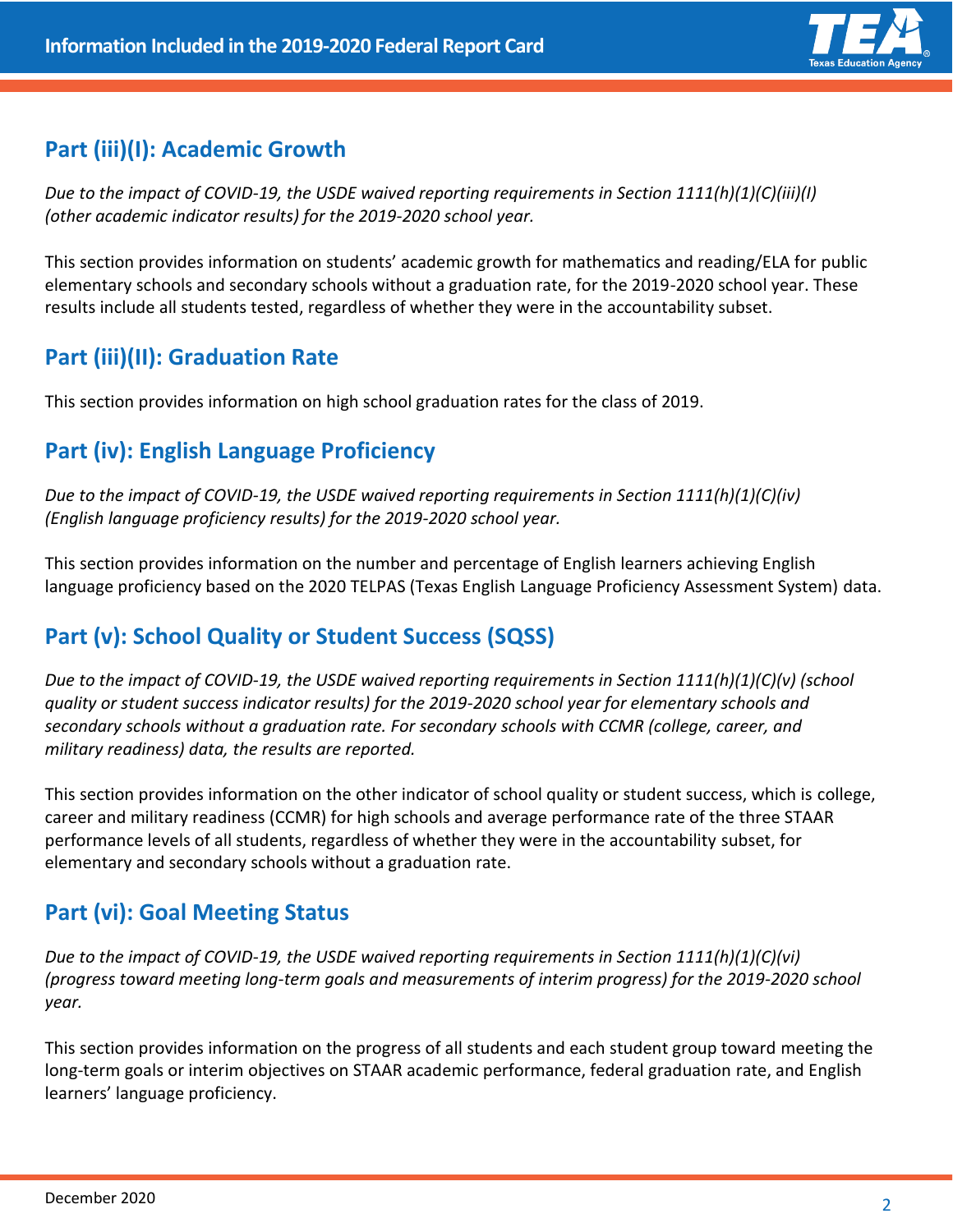

## **Part (vii): STAAR Participation**

*Due to the impact of COVID-19, the USDE waived reporting requirements in Section 1111(h)(1)(C)(vii) (percentage of students assessed and not assessed) for the 2019-2020 school year.*

This section provides the percentage of students assessed and not assessed on STAAR for mathematics, reading/ELA, and science.

# **Part (viii): Civil Rights Data**

Part (viii)(I): The section provides information from the 2017-2018 Civil Rights Data Collection (CRDC) surveys, submitted by school districts to the Office for Civil Rights, on measures of school quality, climate, and safety, including counts of in-school suspensions, out-of-school suspensions, expulsions, school related arrests, referrals to law enforcement, chronic absenteeism (including both excused and unexcused absences), incidences of violence, including bullying and harassment.

Part (viii)(II): This section provides information from the 2017-2018 CRDC surveys, submitted by school districts to the Office for Civil Rights, on the number of students enrolled in preschool programs and accelerated coursework to earn postsecondary credit while still in high school.

## **Part (ix): Teacher Quality Data**

This section provides information on the professional qualifications of teachers, including information disaggregated by high- and low-poverty schools on the number and percentage of (I) inexperienced teacher, principals, and other school leaders; (II) teachers teaching with emergency or provisional credentials; and (III) teachers who are not teaching in the subject or field for which the teacher is certified or licensed.

## **Part (x): Per-pupil Expenditure**

*To be updated by June 30th, 2021.*

This section provides information on the per-pupil expenditures of federal, state, and local funds, including actual personnel expenditures and actual non-personnel expenditures, disaggregated by source of funds, for each school district and campus for the preceding fiscal year.

## **Part (xi): STAAR Alternate 2 Participation**

*Due to the impact of COVID-19, the USDE waived reporting requirements in Section 1111(h)(1)(C)(xi) (number and percentage of students with the most significant cognitive disabilities taking an alternate assessment) for the 2019-2020 school year.*

This section provides information on the number and percentage of students with the most-significant cognitive disabilities who take STAAR Alternate 2, by grade and subject for the 2018-2019 school year.